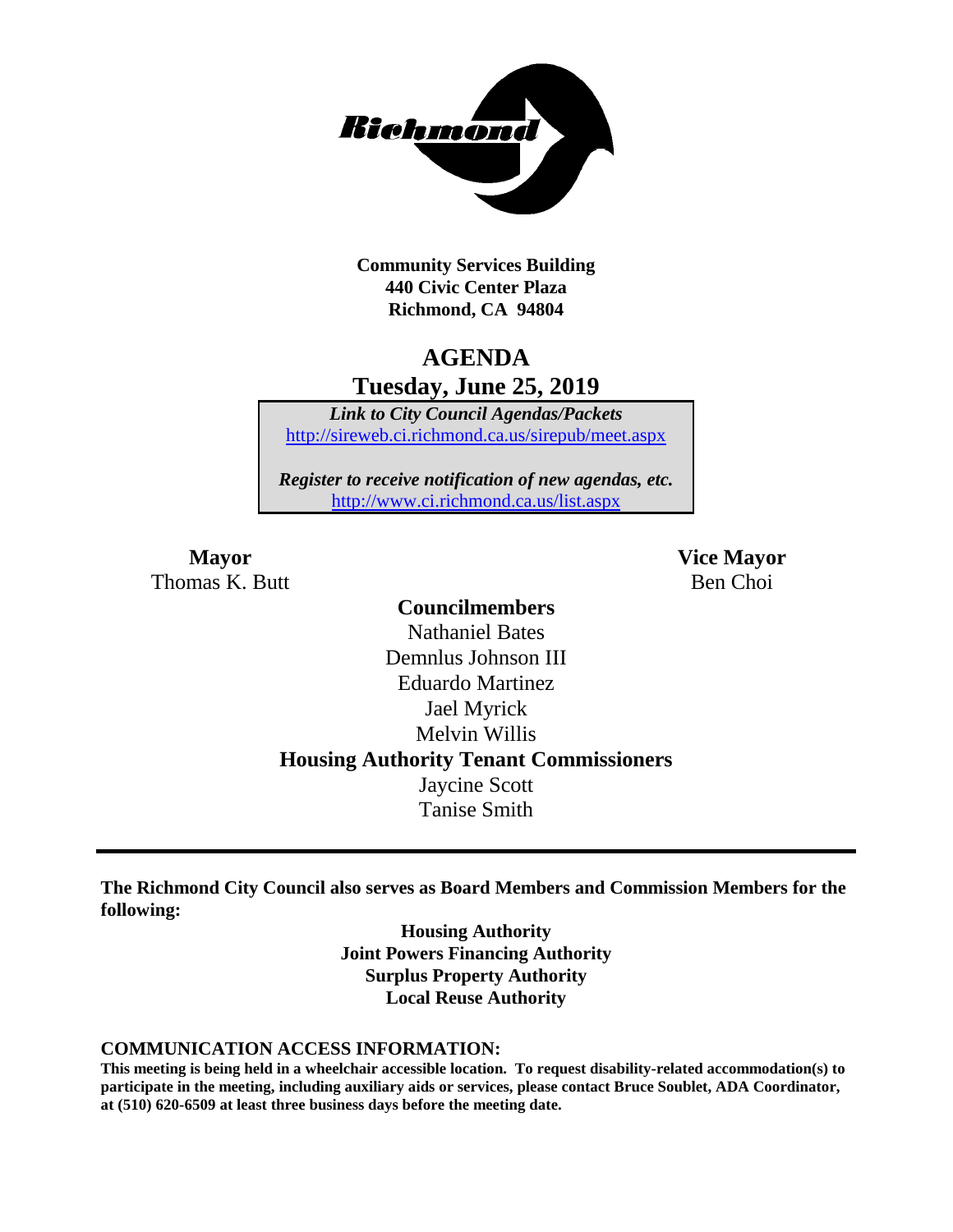# **MEETING PROCEDURES**

The City of Richmond encourages community participation at its City Council meetings and has established procedures that are intended to accommodate public input in a timely and time-sensitive way. As a courtesy to all members of the public who wish to participate in City Council meetings, please observe the following procedures:

**PUBLIC COMMENT ON AGENDA ITEMS:** Anyone who desires to address the City Council on items appearing on the agenda must complete and file a pink speaker's card with the City Clerk **prior** to the City Council's consideration of the item. Once the City Clerk has announced the item, no person shall be permitted to speak on the item other than those persons who have submitted their names to the City Clerk. Your name will be called when the item is announced for discussion. **Each speaker will be allowed up to TWO (2) MINUTES to address the City Council on NON-PUBLIC HEARING items listed on the agenda. Speakers are allowed up to THREE (3) minutes on PUBLIC HEARING items.**

**OPEN FORUM FOR PUBLIC COMMENT:** Individuals who would like to address the City Council on matters not listed on the agenda or on items remaining on the consent calendar may do so under Open Forum. All speakers must complete and file a pink speaker's card with the City Clerk **prior** to the commencement of Open Forum. The amount of time allotted to individual speakers shall be determined based on the number of persons requesting to speak during this item. **The time allocation for each speaker will be as follows:** 15 or fewer speakers, a maximum of 2 minutes; 16 to 24 speakers, a maximum of 1 and one-half minutes; and 25 or more speakers, a maximum of 1 minute.

### **SPEAKERS ARE REQUESTED TO OCCUPY THE RESERVED SEATS IN THE FRONT ROW BEHIND THE SPEAKER'S PODIUM AS THEIR NAME IS ANNOUNCED BY THE CITY CLERK.**

**CONSENT CALENDAR:** Consent Calendar items are considered routine and will be enacted, approved or adopted by one motion unless a request for removal for discussion or explanation is received from the audience or the City Council. A member of the audience requesting to remove an item from the consent calendar that is sponsored by City staff must first complete a speaker's card and discuss the item with a City staff person who has knowledge of the subject material **prior** to filing the card with the City Clerk and **prior** to the City Council's consideration of Agenda Review. Councilmembers who request to remove an item from the consent calendar must do so during Agenda Review. An item removed from the Consent Calendar may be placed anywhere on the agenda following the City Council's agenda review.

**CONDUCT AT MEETINGS:** Richmond City Council meetings are limited public forums during which the City strives to provide an open, safe atmosphere and promote robust public debate. Members of the public, however, must comply with state law, as well as the City's laws and procedures and may not actually disrupt the orderly conduct of these meetings. The public, for example, may not shout or use amplifying devices, must submit comment cards and speak during their allotted time, may not create a physical disturbance, may not speak on matters unrelated to issues within the jurisdiction of the City Council or the agenda item at hand, and may not cause immediate threats to public safety.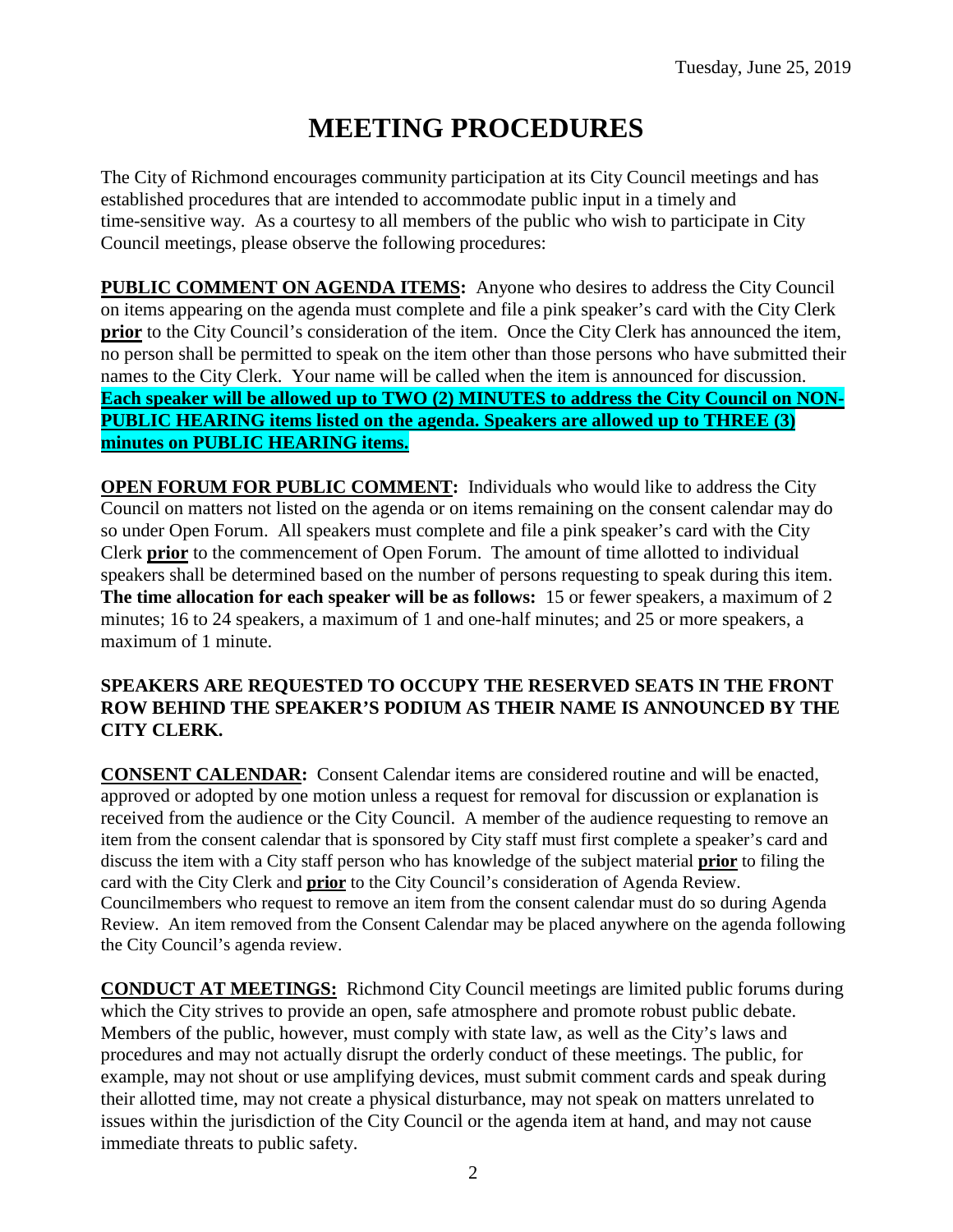**CITY HARASSMENT POLICY:** The City invites public comment and critique about its operations, including comment about the performance of its public officials and employees, at the public meetings of the City Council and boards and commissions. However, discriminatory or harassing comments about or in the presence of City employees, even comments by third parties, may create a hostile work environment, if severe or pervasive. The City prohibits harassment against an applicant, employee, or contractor on the basis of race, religious creed, color, national origin, ancestry, physical disability, medical condition, mental disability, marital status, sex (including pregnancy, childbirth, and related medical conditions), sexual orientation, gender identity, age or veteran status, or any other characteristic protected by federal, state or local law. In order to acknowledge the public's right to comment on City operations at public meetings, which could include comments that violate the City's harassment policy if such comments do not cause an actual disruption under the Council Rules and Procedures, while taking reasonable steps to protect City employees from discrimination and harassment, City Boards and Commissions shall adhere to the following procedures. If any person makes a harassing remark at a public meeting that violates the above City policy prohibiting harassment, the presiding officer of the meeting may, at the conclusion of the speaker's remarks and allotted time: (a) remind the public that the City's Policy Regarding Harassment of its Employees is contained in the written posted agenda; and (b) state that comments in violation of City policy are not condoned by the City and will play no role in City decisions. If any person makes a harassing remark at a public meeting that violates the above City policy, any City employee in the room who is offended by remarks violating the City's policy is excused from attendance at the meeting. No City employee is compelled to remain in attendance where it appears likely that speakers will make further harassing comments. If an employee leaves a City meeting for this reason, the presiding officer may send a designee to notify any offended employee who has left the meeting when those comments are likely concluded so that the employee may return to the meeting. The presiding officer may remind an employee or any council or board or commission member that he or she may leave the meeting if a remark violating the City's harassment policy is made. These procedures supplement the Council Rules and Procedures relating to disruption of orderly conduct at Council meetings.

Any law enforcement officer on duty or whose service is commanded by the presiding officer shall be Sergeant-at-Arms of the Council meetings. He/she, or they, shall carry out all orders and instructions given by the presiding officer for the purpose of maintaining order and decorum at the Council meetings (City Council Rules of Procedure and Order Section III F, RMC Section 2.12.030).

**\*\*\*\*\*\*\*\*\*\*\*\*\*\*\*\*\*\*\*\*\*\*\*\*\*\*\*\*\*\*\*\*\*\*\*\*\*\*\*\*\*\*\*\*\*\*\*\*\*\*\*\*\*\*\*\*\*\***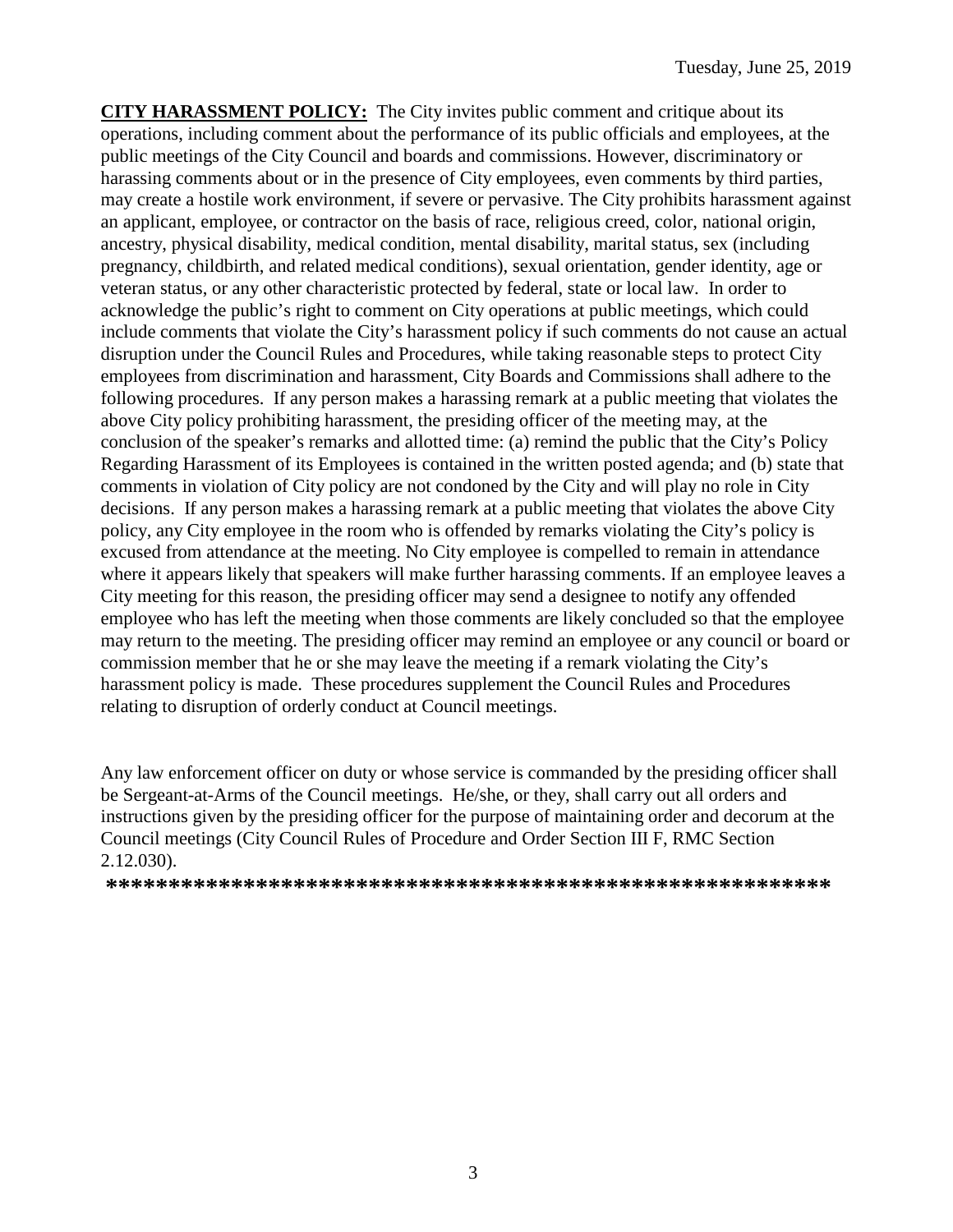## **OPEN SESSION TO HEAR PUBLIC COMMENT BEFORE CLOSED SESSION**

5:30 p.m.

### **A. ROLL CALL**

### **B. PUBLIC COMMENT BEFORE CLOSED SESSION**

#### **C. ADJOURN TO CLOSED SESSION**

## **CLOSED SESSION**

Shimada Room of the Community Services Building

#### **CITY COUNCIL**

CONFERENCE WITH LEGAL COUNSEL - EXISTING LITIGATION (paragraph (1) of Subdivision [d] of Government Code Section 54956.9):

Solvay, USA Inc. vs. City of Richmond

CONFERENCE WITH REAL PROPERTY NEGOTIATOR (Government Code Section 54956.8):

Property: Port of Richmond (Rigger's Loft) Agency negotiators: Carlos Martinez and Jim Matzorkis Negotiating Party: (i) Rigger's Loft Wine Company, Inc. Under negotiation: Price and terms of payment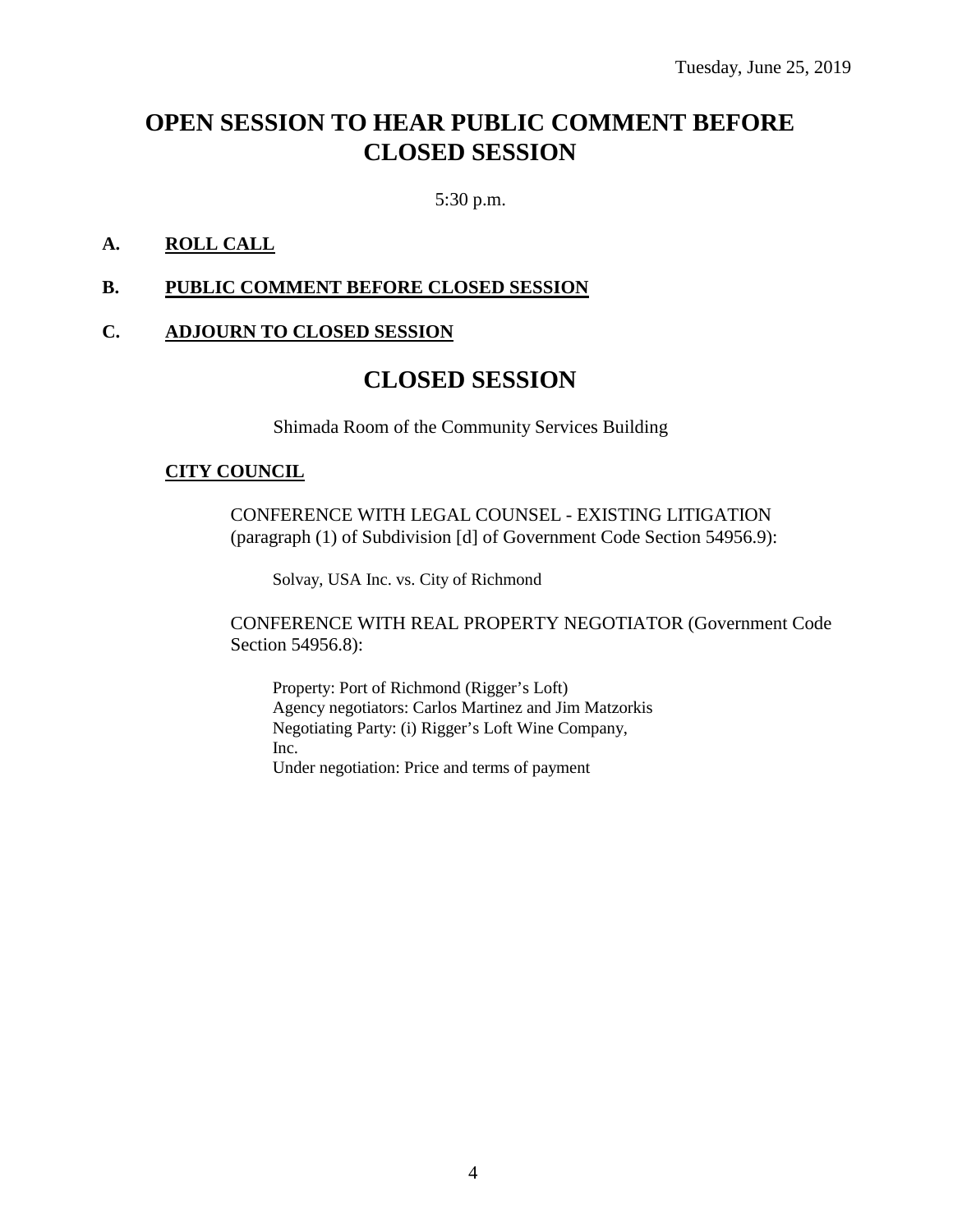## **SPECIAL MEETING OF THE RICHMOND HOUSING AUTHORITY**

6:25 p.m.

- **A. PLEDGE TO THE FLAG**
- **B. ROLL CALL**
- **C. STATEMENT OF CONFLICT OF INTEREST**
- **D. AGENDA REVIEW**

### **E. REPORT FROM THE EXECUTIVE DIRECTOR**

### **F. HOUSING AUTHORITY CONSENT CALENDAR**

- **F-1.** ADOPT a resolution approving a contract with Enpro Services, Inc. for Elevators Modernization at the Nevin Plaza Development at 2400 Nevin Avenue, Richmond, in an amount not to exceed \$1,130,000 - Richmond Housing Authority (Nannette Beacham 621-1309/Yader A. Bermudez 774-6300).
- **G. ADJOURNMENT**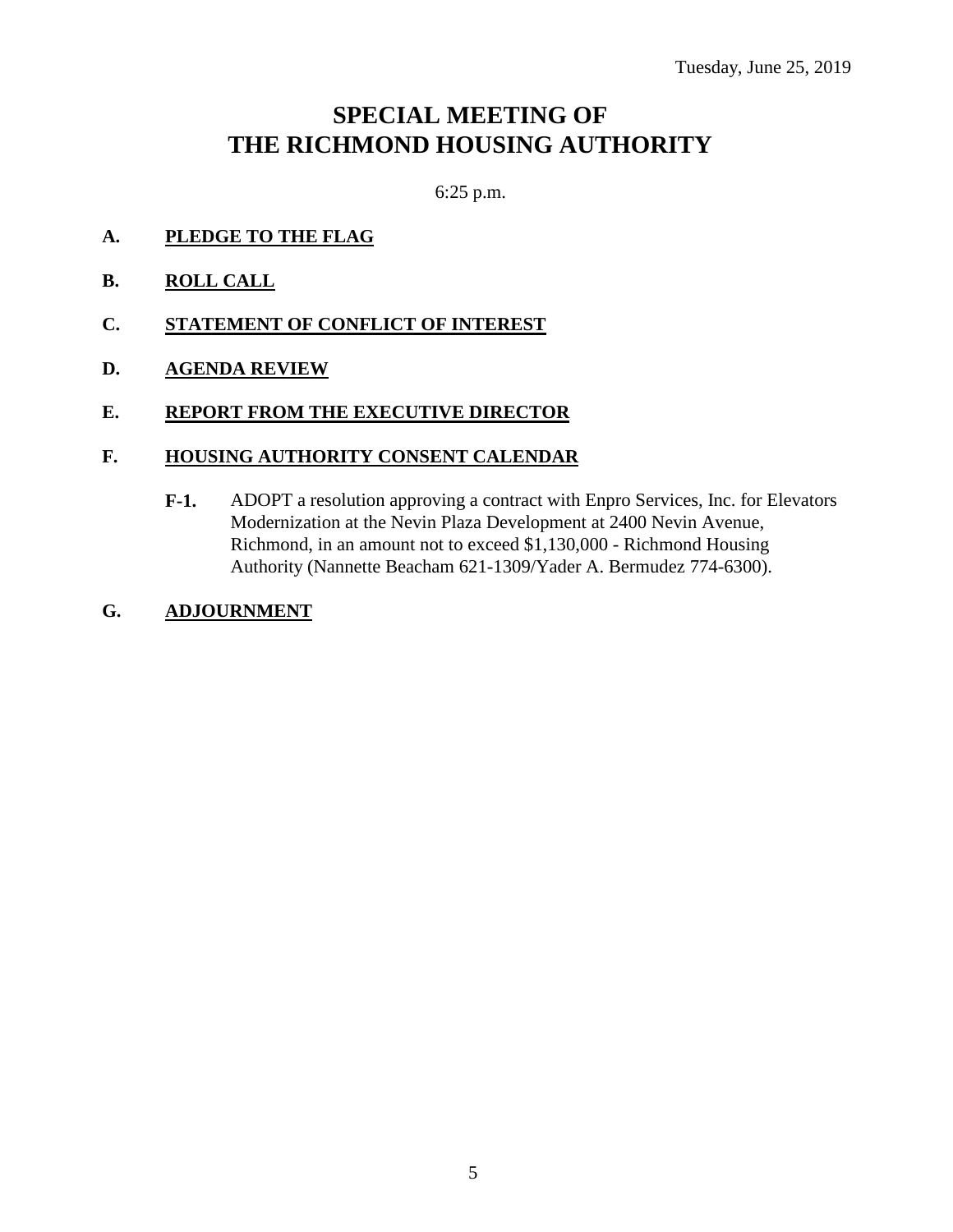## **REGULAR MEETING OF THE RICHMOND CITY COUNCIL**

6:30 p.m.

## **A. ROLL CALL**

## **B. STATEMENT OF CONFLICT OF INTEREST**

**C. AGENDA REVIEW**

## **D. PRESENTATIONS, PROCLAMATIONS, AND COMMENDATIONS**

- **D-1.** PRESENTATION of the scholarship awards for the Snow Ball King and Queen winners and runners-up of the 66th Annual Snow Ball held on December 8, 2018 - Community Services Department (Rochelle Polk 620-6511).
- **D-2.** ANNOUNCE recent resignation from City of Richmond boards, commissions, and committees; and ANNOUNCE vacancies as of June 25, 2019, and ask that interested individuals send applications to the City Clerk - Office of the Mayor (Mayor Tom Butt 620-6503).

### **E. REPORT FROM THE CITY ATTORNEY OF FINAL DECISIONS MADE DURING CLOSED SESSION**

## **F. REPORT FROM THE CITY MANAGER**

## **G. OPEN FORUM FOR PUBLIC COMMENT**

## **H. CITY COUNCIL CONSENT CALENDAR**

- **H-1.** ADOPT resolutions approving: (1) Fiscal Year 2019-20 Annual Operating Budget and (2) Fiscal Years 2019-24 Five-Year Capital Improvement Plan - Finance Department (Belinda Warner 620-6740/Markisha Guillory 620-5434).
- **H-2.** ADOPT a resolution approving the Fiscal Year 2019-20 Appropriations Limit for the City of Richmond pursuant to Article XIIIB, as amended, of the Constitution of the State of California – Finance Department (Belinda Warner 620- 6740/Markisha Guillory 620-5434).
- **H-3.** ADOPT revised grants policy that outlines guidelines regarding grant application, execution, and documentation - Finance Department (Belinda Warner 620-6740/Markisha Guillory 620-5434).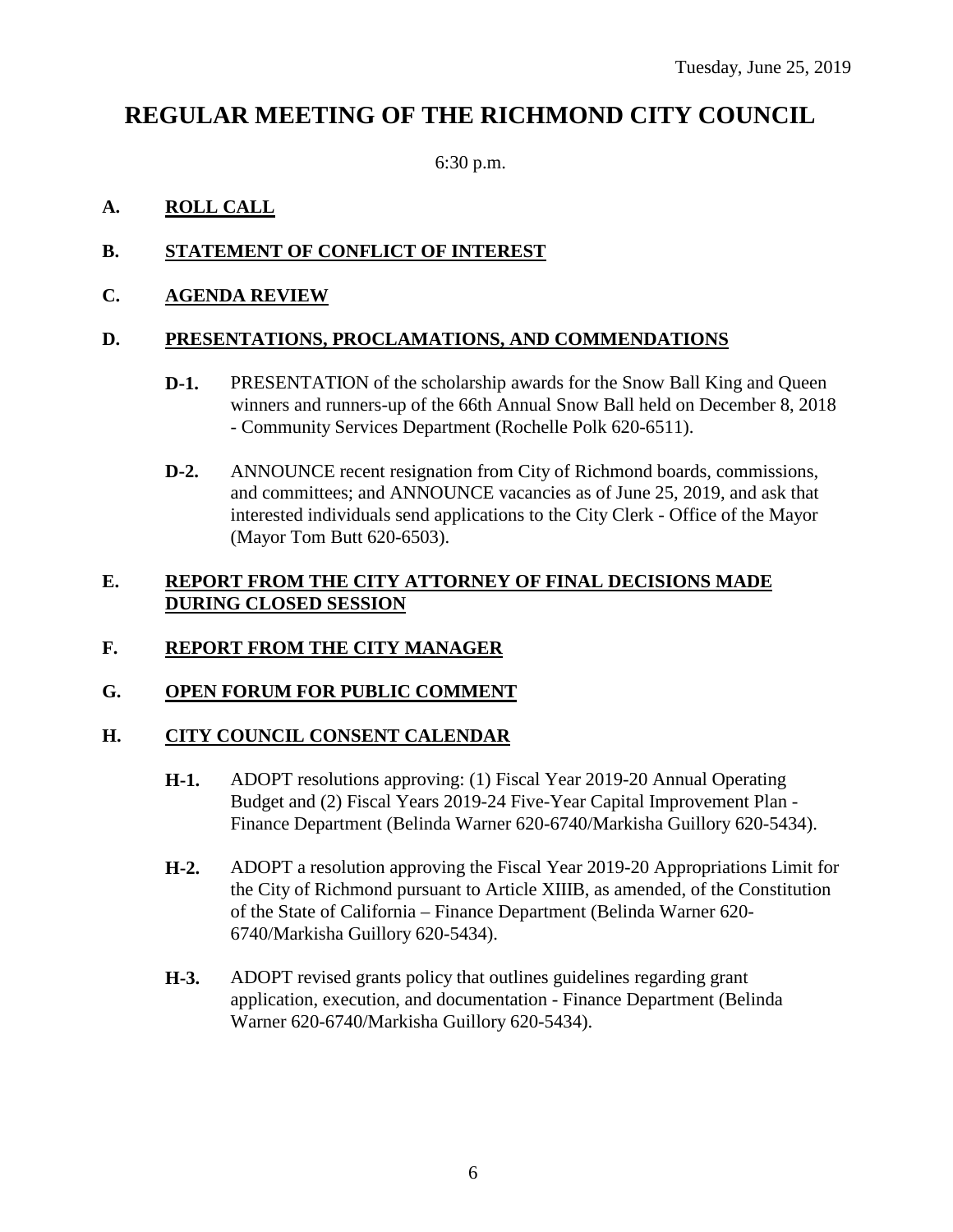- **H-4.** APPROVE the first amendment to the legal services agreement with Downey Brand LLP to represent the City as California Environmental Quality Act (CEQA) counsel for the Point Molate project, with a payment limit of \$250,000 to be paid with funds deposited by the master developer - City Attorney's Office/Planning and Building Services (Bruce Reed Goodmiller/Rachel Sommovilla 620-6509/Lina Velasco 620-6706).
- **H-5.** APPROVE an agreement with Modern Building Services to provide a portable building at Point Potrero Marine Terminal - Port Department (Jim Matzorkis 215-4600).
- **H-6.** APPROVE a contract for the continuation of Children Interview Center (CIC) services to support forensic interviews of children victimized by sexual or physical abuse, and/or who have been severely neglected for the period July 1, 2019, to June 30, 2021, with the CIC, in an amount not to exceed \$60,000 - Police Department (Chief Allwyn Brown 621-1802).
- **H-7.** ADOPT a resolution to execute a Construction Agreement with ERA Construction, Inc. for the Crossing Safety Improvements - Phase II project in the base bid amount of \$326,944 plus a construction contingency of 15%, for a total not to exceed amount of \$375,985 - Engineering and Capital Improvement Projects Department (Yader Bermudez 774-6300/Michael Williams 307-8147).
- **H-8.** APPROVE the first of two one-year extensions to the contract with Hunt & Sons, Inc. for bulk oil and lubricants delivery, extending the term to June 30, 2020, and increasing the payment limit by \$45,000 for a total of \$165,000 - Department of Infrastructure Maintenance and Operations (Tim Higares 620- 6508).
- **H-9.** APPROVE the first of two one-year extensions to the contract with Verizon Networkfleet for monthly GPS tracking and management, extending the term to June 30, 2020, and increasing the payment limit by \$50,000 for a total of \$150,000 - Department of Infrastructure Maintenance and Operations (Tim Higares 620-6508).
- **H-10.** APPROVE the Environmental Community Investment Agreement (ECIA) budget for Fiscal Year 2019/20 totaling \$3,645,000 for the implementation of transportation and transit programs as recommended by the ECIA Committee on March 22, 2019 - City Manager's Office (Carlos Martinez/Lori Reese-Brown 620-6512).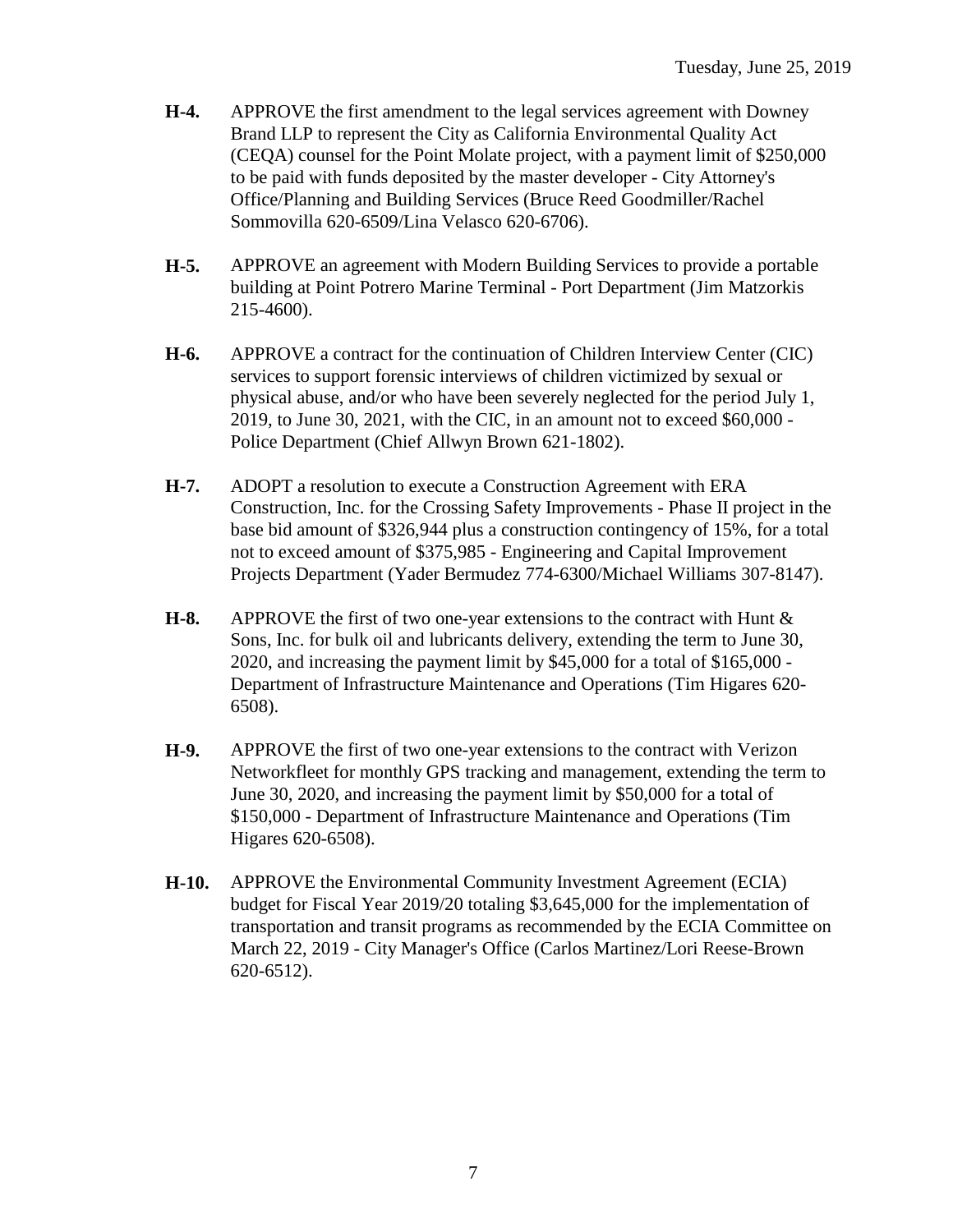- **H-11.** APPROVE contracts totaling \$250,000 with three community-based organizations as recommended by the Transportation Committee for the Environmental Community Investment Agreement (ECIA) to include: \$80,000 Men & Women of Valor; \$50,000 RPAL; and \$120,000 Richmond Friends of Recreation to assist with the implementation strategies related to outreach services, marketing and transportation planning as described in the Richmond Integrated and Equitable Multimodal Transportation Plan, aka First Mile/Last Mile Transportation Plan, and the City of Richmond/Chevron ECIA Agreement for Transportation and Transit programs - City Manager's Office (Carlos Martinez/Lori Reese-Brown 620-6512).
- **H-12.** ADOPT a resolution authorizing submittal of the Measure J 2016 and 2017 "Growth Management Program Compliance Checklist" to the Contra Costa Transportation Authority (CCTA) to allow the City of Richmond to receive its allocation of fiscal years 2017-18 and 2018-19 Local Street Maintenance and Improvement Funds - Planning and Building Services Department (Lina Velasco 620-6706).
- **H-13.** ADOPT an ordinance (second reading) adding Chapter 12.19 to the Richmond Municipal Code regulating septic tanks and other onsite wastewater treatment systems - Water Resource Recovery Department (Ryan Smith (620-5486).
- **H-14.** ADOPT an ordinance (second reading) amending Chapter 3.54 of the Richmond Municipal Code to provide greater transparency and allow for a quorum relative to the number of commissioners appointed - Councilmembers Myrick (620- 6636) and Martinez (620-6593).

## **I. STUDY AND ACTION SESSION**

- **I-1.** RECEIVE an informational presentation from the Office of Neighborhood Safety (ONS) regarding the Department's mission, program, work, role in eliminating gun violence in the City of Richmond, to achieve the Council's stated goal of No homicides for a year - Office of Neighborhood Safety (Sam Vaughn 620-5404). **This item was continued from the April 23 and May 28, 2019, meetings.**
- **I-2.** RECEIVE a presentation from the Richmond Police Department regarding homicides in Richmond, historic realities, and current trends, to inform the Council on the complexities associated to this difficult social issue, and ways the Police Department intends to address root-cause issues aimed at prevention - Police Department (Chief Allwyn Brown 621-1802). **This item was continued from the May 28, 2019, meeting.**
- **I-3.** RECEIVE a report from First 5 Contra Costa outlining the assessment of 25 Richmond parks located in high need areas identified by the Statewide Park Development and Community Revitalization Grant Fund Program - Community Services Department and Department of Infrastructure Maintenance and Operations/Parks Division (Rochelle Polk 620-6511/Greg Hardesty 231-3004).